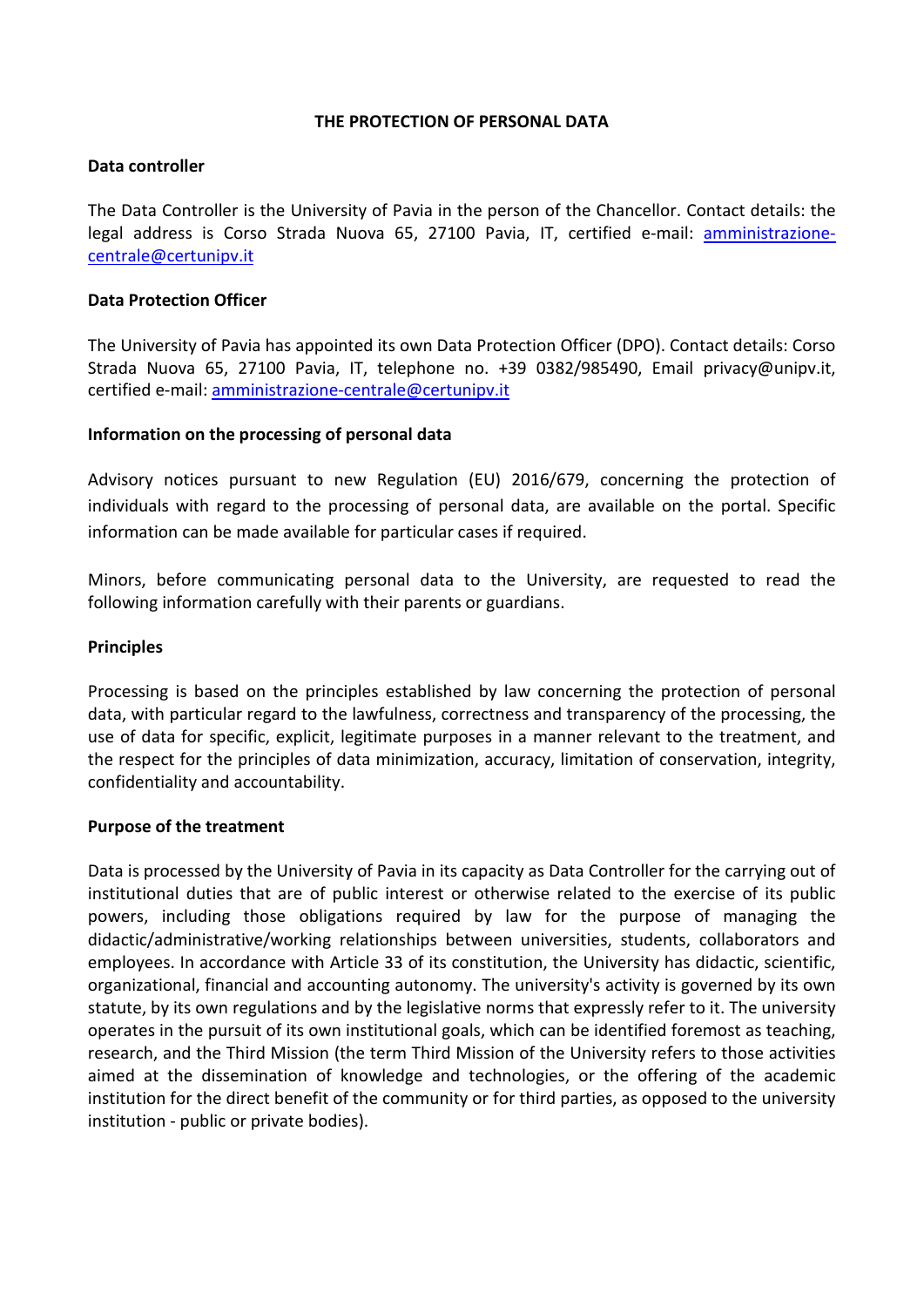# **Storage**

The determination of a preservation period for personal data complies with the principle of the necessity for processing. The time limits for the storage of personal data generally depend on the laws and the retention times of the documents containing them. Data will be stored in accordance with the rules regarding the preservation of administrative documentation.

# **Categories of subjects to whom data may be communicated or who can come into contact with such data in their capacity as data processors or persons in charge of processing**

Users' personal data may be acknowledged and treated, in compliance with current legislation on the subject, by personnel and collaborators of the University who are authorized to process it and who are adequately instructed by the Data Controller, or by companies expressly appointed as data processors (pursuant to art. 28 of the GDPR) to which the University assigns services of technical-administrative management in outsourcing, or with which conventions or agreements are put into place. Personal data may be disclosed to other public entities to whom, in the presence of relevant conditions, communication is imposed by Community orders, legal provisions or regulations.

# **Rights of the interested parties**

The interested parties have the right to ask the Data Controller to be able to access personal data and to correct or cancel it, as well as to limit or oppose its processing (Articles 15 and following of EU Regulation 679 / 2016). The appropriate application is to be presented to the Data Controller, Corso Strada Nuova 65, 27100 Pavia, IT, certified e-mail: [amministrazione-centrale@certunipv.it,](mailto:amministrazione-centrale@certunipv.it) also c/- the Data Protection Officer. The Data Controller is required to respond within one month from the date of receipt of the request, a term that can be extended for up to three months in cases of particular complexity. The parties concerned, given the necessary conditions, also have the right to lodge a complaint with the supervisory authority in accordance with the procedures set out in EU Regulation 679/2016.

## **Internal organizational structure**

The University, in implementing Legislative Decree 196/2003 "Code regarding the protection of personal data", has adopted an organizational structure aimed at ensuring effective data management and a process of adapting to the legislation through the collaboration of the entire academic community. This organization remains definitive as it provides a suitable guarantee of full compliance with the current provisions regarding data processing, and is based on the accountability of staff according to their role.

Internal data processors (Data Processing Managers pursuant to Article 29 of Legislative Decree 196/2003):

Directors of the various Departments Directors of research and service centres Directors of Schools of Specialization Area Managers